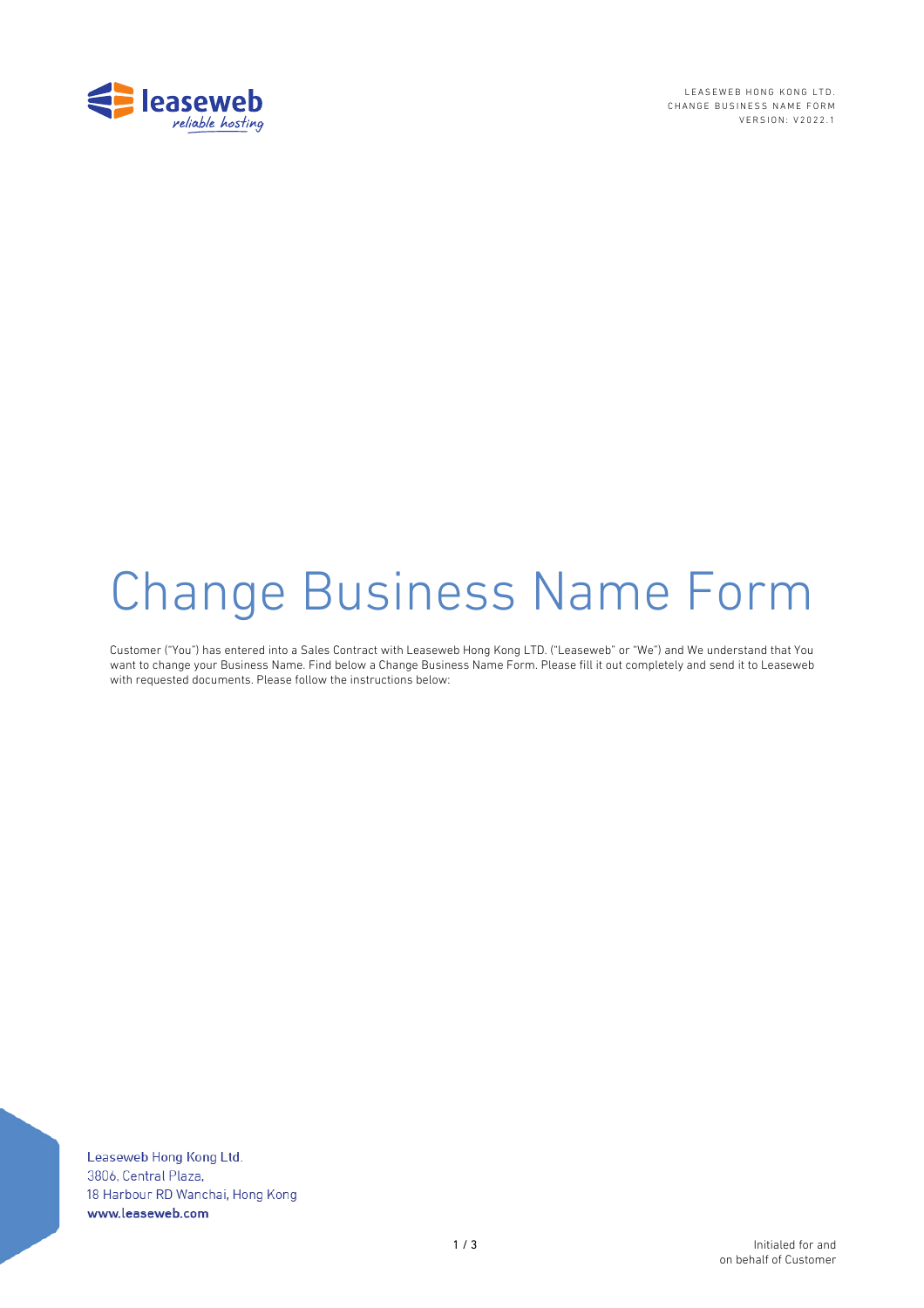

## Current Business Name

| Business name                |  |
|------------------------------|--|
| Leaseweb customer number     |  |
| Business registration number |  |
| Registered address           |  |
| VAT registration number      |  |

## New Business Name

|                                                                                                                                                                                                                                                                                                                    | Leaseweb customer number (2002) 2003 and 2004 and 2004 and 2004 and 2004 and 2004 and 2004 and 2004 and 2004 and 2004 and 2004 and 2004 and 2004 and 2004 and 2004 and 2004 and 2004 and 2004 and 2004 and 2004 and 2004 and 2 |
|--------------------------------------------------------------------------------------------------------------------------------------------------------------------------------------------------------------------------------------------------------------------------------------------------------------------|--------------------------------------------------------------------------------------------------------------------------------------------------------------------------------------------------------------------------------|
|                                                                                                                                                                                                                                                                                                                    |                                                                                                                                                                                                                                |
|                                                                                                                                                                                                                                                                                                                    |                                                                                                                                                                                                                                |
|                                                                                                                                                                                                                                                                                                                    |                                                                                                                                                                                                                                |
|                                                                                                                                                                                                                                                                                                                    |                                                                                                                                                                                                                                |
|                                                                                                                                                                                                                                                                                                                    |                                                                                                                                                                                                                                |
| Authorised signatory                                                                                                                                                                                                                                                                                               |                                                                                                                                                                                                                                |
| this is the representative with power to sign a<br>Contract and to commit the company to a<br>binding Contract, which is publicly available<br>e.g. company registry.<br>**Please use a generic email address for<br>purpose of avoiding risk of personal data use<br>whereby Leaseweb pursues privacy by default. |                                                                                                                                                                                                                                |
|                                                                                                                                                                                                                                                                                                                    |                                                                                                                                                                                                                                |
|                                                                                                                                                                                                                                                                                                                    |                                                                                                                                                                                                                                |
|                                                                                                                                                                                                                                                                                                                    | Business mobile number that the control of the control of the control of the control of the control of the control of the control of the control of the control of the control of the control of the control of the control of |

### Terms and conditions:

#### APPLICABLE CONTRACT DOCUMENTATIONS

**1.1.** Customer is aware that Leaseweb applies Sales Terms and Conditions, which Sales Terms and Conditions include provisions to ensure compliance with the General Data Protection Regulation, and Policies with respect to the use of its Services and that such are applicable to – and part of - the Sales Contract. Customer is further aware that the scope and nature of the services offered by Leaseweb are set forth in the Services Specifications, that the performance parameters or service levels with respect to the services offered by Leaseweb are set forth in the Support and Service Levels; and that such are applicable to -and part of- the Sales Contract.

**1.2.** Customer hereby assume and agree that the Sales Terms and Conditions, the Policies, Services Specifications, Support and Service Levels and the applicable privacy statement have been made available electronically and are published at https://www.leaseweb.com/legal.

Leaseweb Hong Kong Ltd. 3806, Central Plaza, 18 Harbour RD Wanchai, Hong Kong www.leaseweb.com